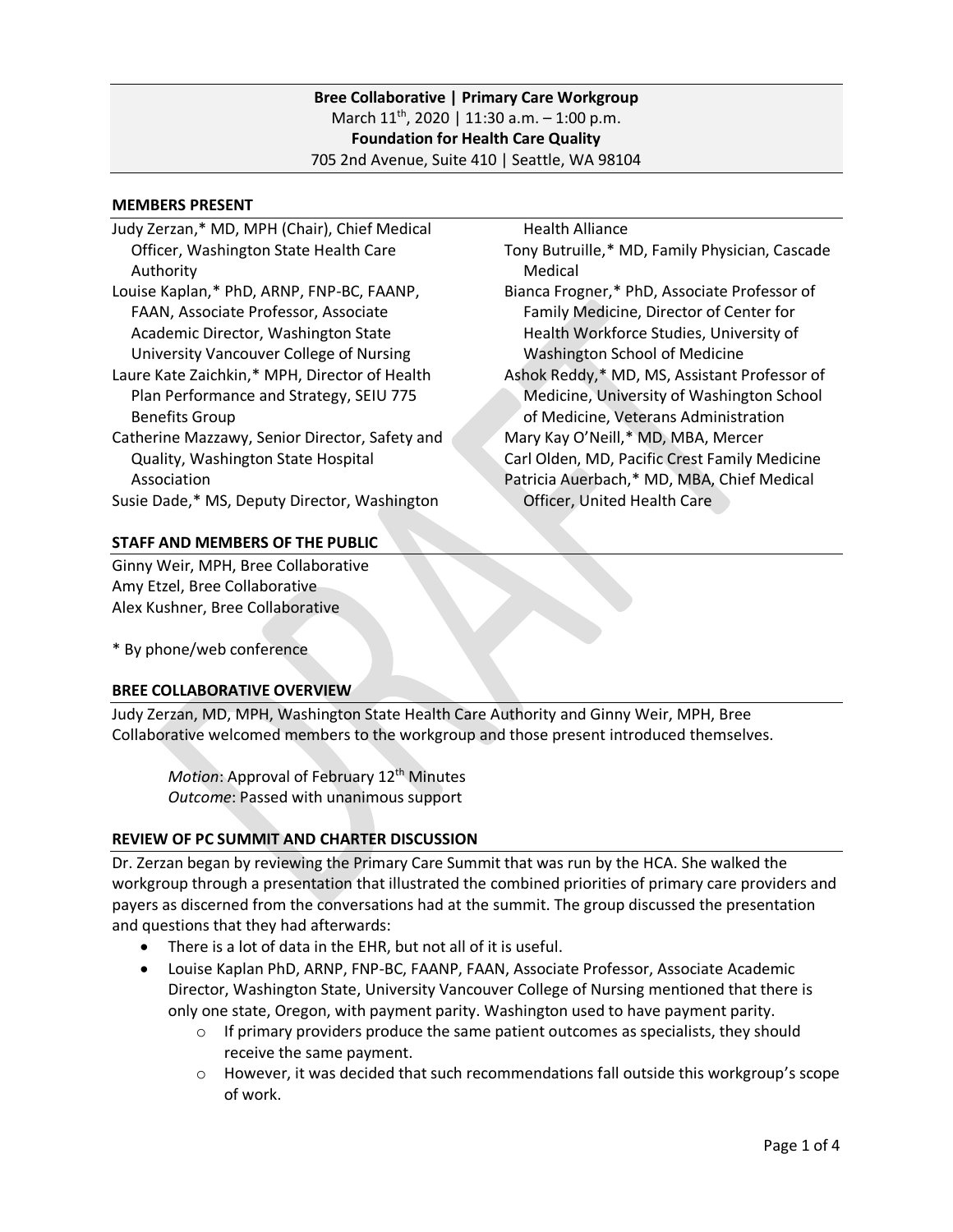- Dr. Zerzan reviewed the next steps for the HCA groups:
	- $\circ$  The 2 workgroups will meet twice in the next couple of months. One is focused on payment methodologies and models for primary care. The other will focus on outcomes metrics.
- Ms. Weir returned to the results from the summit. She felt that much of the discussion at this summit seems to have been about definition of primary care—how is the Bree workgroup different than that?
	- $\circ$  Dr. Zerzan thinks that this workgroup will look at primary care from a broader, higherlevel perspective than the summit or HCA groups.
- Some members expressed their desire to build off of concepts that are already present in the literature on primary care, as opposed to some of the very new ideas mentioned in the summit presentation.
- Bianca Frogner, PhD, Associate Professor of, Family Medicine, Director of Center for, Health Workforce Studies, University of Washington School of Medicine, commented that the definition of what constitutes a primary care team should be flexible.
- What makes sense to take from the presentation in terms of the workgroup's work and creating a definition?
	- $\circ$  Dr. Zerzan said that the elements of financing are not being addressed in any other workgroups. She clarified that by financing she only means the percent spending of the healthcare system on primary care.
	- o Susie Dade MS, Deputy Director, Washington Health Alliance, commented that, unless there is a common definition used across payer types, it will be impossible to monitor and assess whether or not primary care spend is incrementally increasing.
	- o The group would need to add people to the workgroup with a broader array of expertise (largely payers) to determine the ideal amount of spend.
- Tony Butruille, MD, Family Physician, Cascade Medical, mentioned the broad definition of primary care as defined in the OFM report.
- Ms. Weir asked the group about inviting other members:
	- o Dr. Dade said the group would need a variety of payer representatives, including those with expertise in coding and billing.
	- o Dr. Zerzan asked to make sure that there is a mix of payers and other stakeholders so that the group does not become imbalanced.
	- $\circ$  There was large support for having more members who would be able to understand how to measure primary care spend.
- Payment methods were agreed to be left off of the workgroup's agenda.
- Dr. Zerzan said that one piece of payments that might need to be addressed (for measuring spend) is how to capture non-claims based payments that occur.
	- o Dr. Butruille recommended Milbank as a good resource.

# **ACTION ITEM: Group to review Milbank materials on the next call.**

- Ms. Weir asked the group about the OFM report on primary care expenditure. What is the report missing that the workgroup can add in their recommendations?
	- o Non-claims based data is not included.
	- $\circ$  Report only captures providers who are billing for services—it misses others who are providing care.